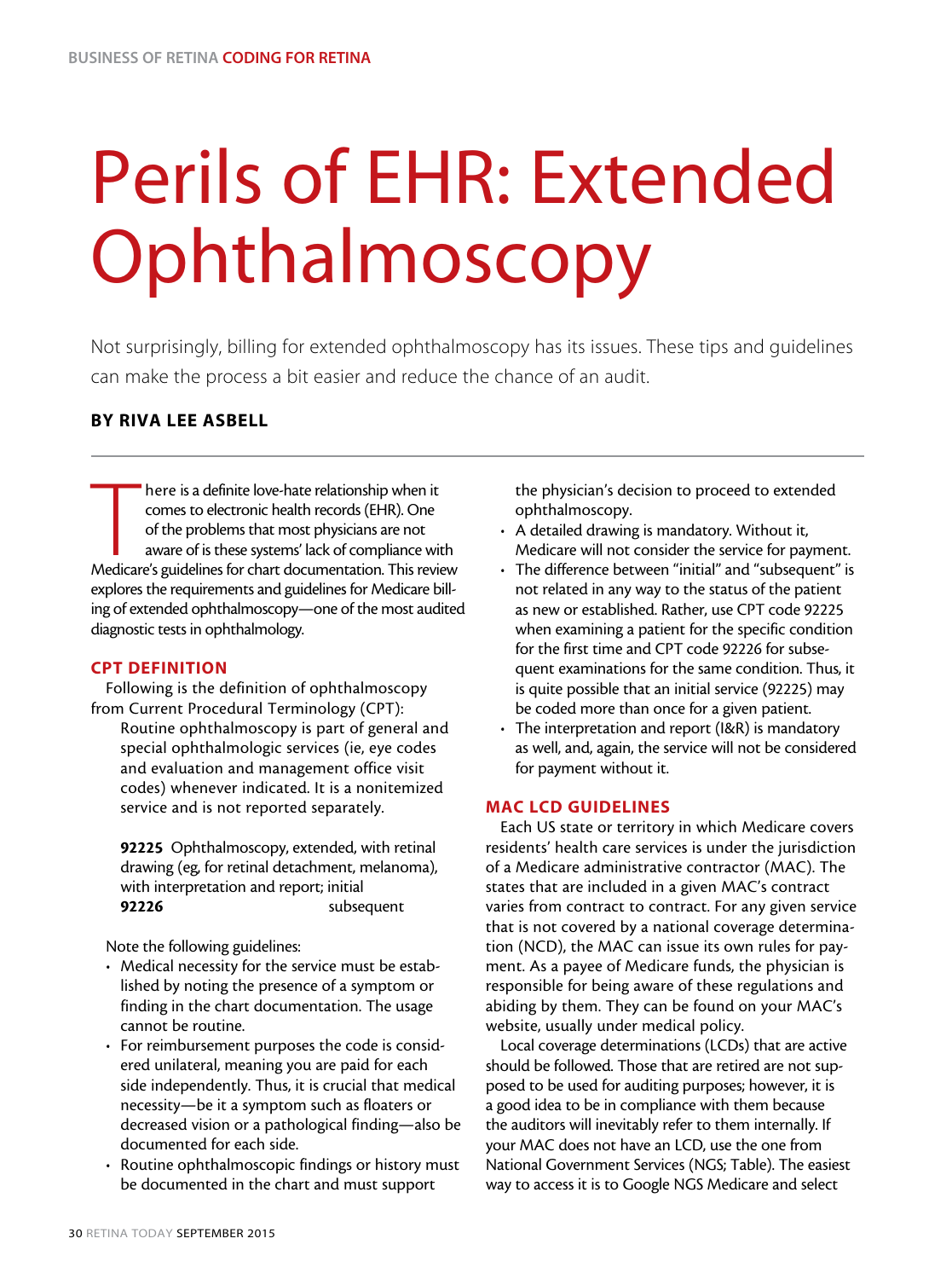| TABLE. SELECTED HIGHLIGHTS FROM NGS MEDICARE'S POLICIES |                                    |                                                                                                                                                                                                                                                                                                                                                                                                                                                                                                                                                                                                                                                                                                                                                                                                                                                                                                                                                                                                                                                                                                                  |
|---------------------------------------------------------|------------------------------------|------------------------------------------------------------------------------------------------------------------------------------------------------------------------------------------------------------------------------------------------------------------------------------------------------------------------------------------------------------------------------------------------------------------------------------------------------------------------------------------------------------------------------------------------------------------------------------------------------------------------------------------------------------------------------------------------------------------------------------------------------------------------------------------------------------------------------------------------------------------------------------------------------------------------------------------------------------------------------------------------------------------------------------------------------------------------------------------------------------------|
| <b>Document</b>                                         | <b>Subject</b>                     | <b>Information</b>                                                                                                                                                                                                                                                                                                                                                                                                                                                                                                                                                                                                                                                                                                                                                                                                                                                                                                                                                                                                                                                                                               |
| <b>LCD L25466</b>                                       | Documentation                      | • Although routine ophthalmoscopy and biomicroscopy are part of an<br>ophthalmologic examination and are not separately payable, these should<br>still be documented in the patient's medical record.<br>• All findings and a plan of action should be documented in the notes.                                                                                                                                                                                                                                                                                                                                                                                                                                                                                                                                                                                                                                                                                                                                                                                                                                  |
| <b>LCD L25466</b>                                       | Medical Necessity<br><b>Issues</b> | Extended ophthalmoscopy is indicated when the level of examination requires a<br>complete view of the posterior segment of the eye and documentation is greater<br>than that required for general ophthalmoscopy.<br>An extended ophthalmoscopy may be considered medically reasonable and<br>necessary for the following condition: [Author's Note: an itemized list follows<br>and is omitted here].<br>Extended ophthalmoscopy of a fellow eye without signs or symptoms or new<br>abnormalities on general ophthalmoscopic exam will be denied as not medically<br>necessary. Repeated extended ophthalmoscopy at each visit without change in<br>signs, symptoms or condition may be denied as not medically necessary.<br>When other ophthalmological tests (eg, fundus photography, fluorescein<br>angiography, ultrasound, optical coherence tomography, etc.) have been<br>performed, extended ophthalmoscopy will be denied as not medically necessary<br>unless there was a reasonable medical expectation that the multiple imaging<br>services might provide additive (nonduplicative) information. |
| <b>LCD L25466</b>                                       | Instrumentation<br>and Dilation    | Most frequently performed using an indirect lens, although it may be performed<br>using contact lens biomicroscopy. It may require scleral depression and is usually<br>performed with the pupil dilated.<br>The medical record should document whether the pupil was dilated, and which<br>drug was used.                                                                                                                                                                                                                                                                                                                                                                                                                                                                                                                                                                                                                                                                                                                                                                                                       |
| <b>LCD L25466</b>                                       | Utilization<br>Guidelines          | Patients actively being treated with intravitreal injections of medication for<br>exudative AMD (ICD-9-CM code 362.52) may require up to 12 extended<br>ophthalmoscopies per eye, per year [Author's Note: the injection and extended<br>ophthalmoscopy are bundled under the NCCI and not separately payable if<br>performed on the same day].<br>Conditions coded with other ICD-9-CM codes in the range of 360.0 - 365.9, may<br>require up to six (6) extended ophthalmoscopic examinations per eye, per year.<br>For ICD-9-CM codes 190.0, 190.5, 190.6, 198.89, 224.5 and 224.6, up to four (4)<br>extended ophthalmoscopic examinations may be required per eye, per year.<br>Other conditions usually require no more than two (2) extended ophthalmo-<br>scopic examinations per eye, per year.<br>Extended ophthalmoscopy is a physician service (examination of the eye) commonly<br>occurring during the global post-operative period of ophthalmic surgery. As a physi-<br>cian service, it is included in the aftercare of the patient and is not separately billable.                             |
| Article A44439                                          | Subjects<br>Addressed              | Advanced Beneficiary Notice, modifiers, unrelated conditions payment, directions<br>for which codes to use with the different eye codes.                                                                                                                                                                                                                                                                                                                                                                                                                                                                                                                                                                                                                                                                                                                                                                                                                                                                                                                                                                         |

Part B under the link to NGSMedicare.com. Next, click on "Medical Policy and Review" in the top bar, then on Medical Policy Center in the dropdown menu. From here, choose Active LCDs for a geographic area, then click on the selected area, which will take you to a CMS listing of policies. L25466 is on the second page entitled "Ophthalmology: Posterior Segment Imaging (Extended Ophthalmoscopy and Fundus Photography)".

# AUDITS REVEAL EHR-SPECIFIC PERILS The Drawing

Much has been written over the years on the